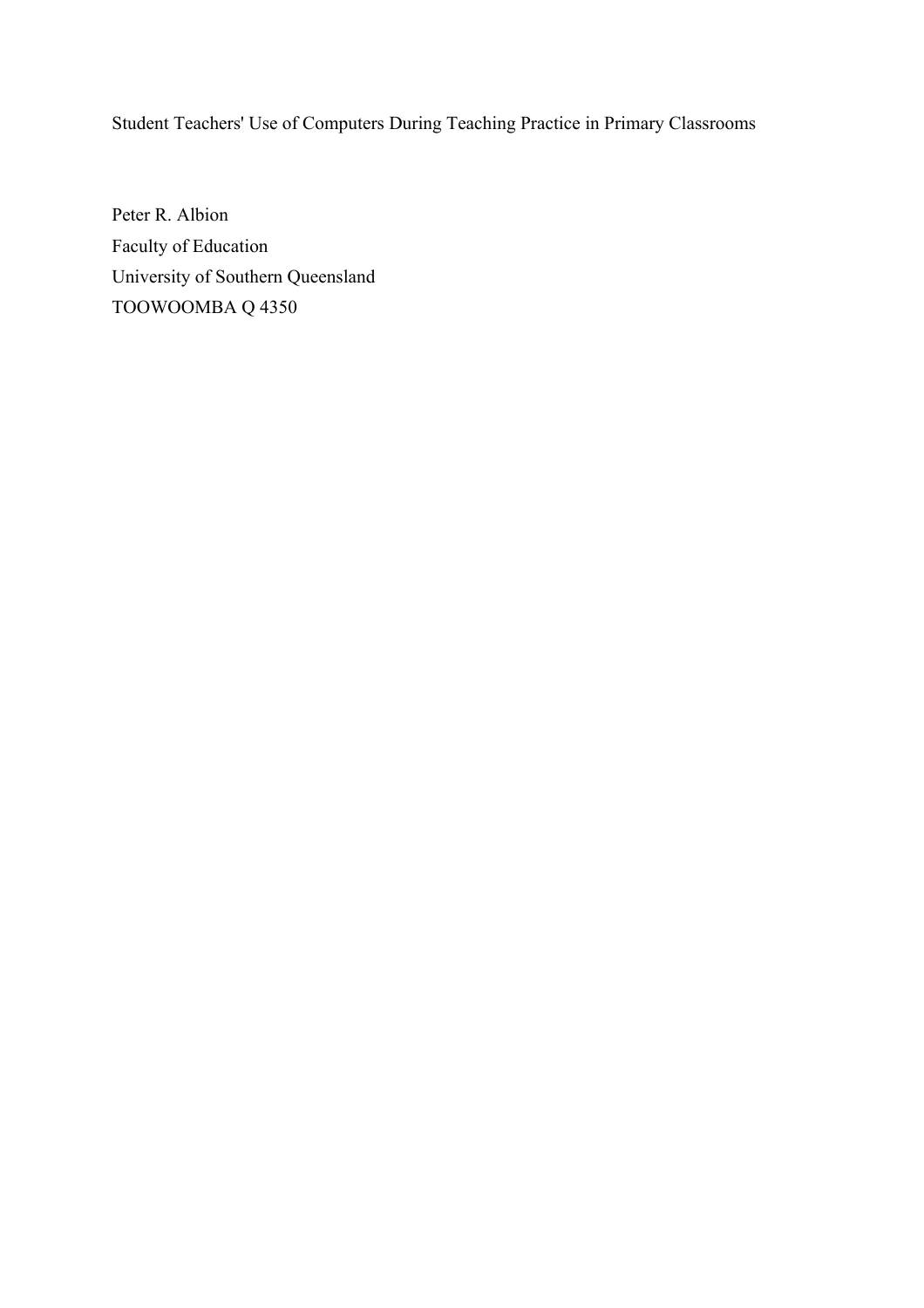Student Teachers' Use of Computers During Teaching Practice in Primary Classrooms

#### Abstract

It is argued that teacher readiness is crucial to realisation of national goals for educational computer use and that preparation of student teachers can make an important contribution. This study investigated student teachers' dispositions towards computers and their use of computers in primary school classrooms during a final year practicum. The student teachers generally viewed computers positively but lacked confidence in their knowledge of computers. While they were nervous about using computers in classrooms almost two thirds did use a computer at least once during a four week practicum and were more likely to do so if the supervising teacher modelled such use. The most frequently experienced problems in using computers were organisational. Based on the findings of this study it is suggested that preservice courses should focus on pedagogical issues associated with computer use and should provide students with opportunities to observe and practise classroom computing.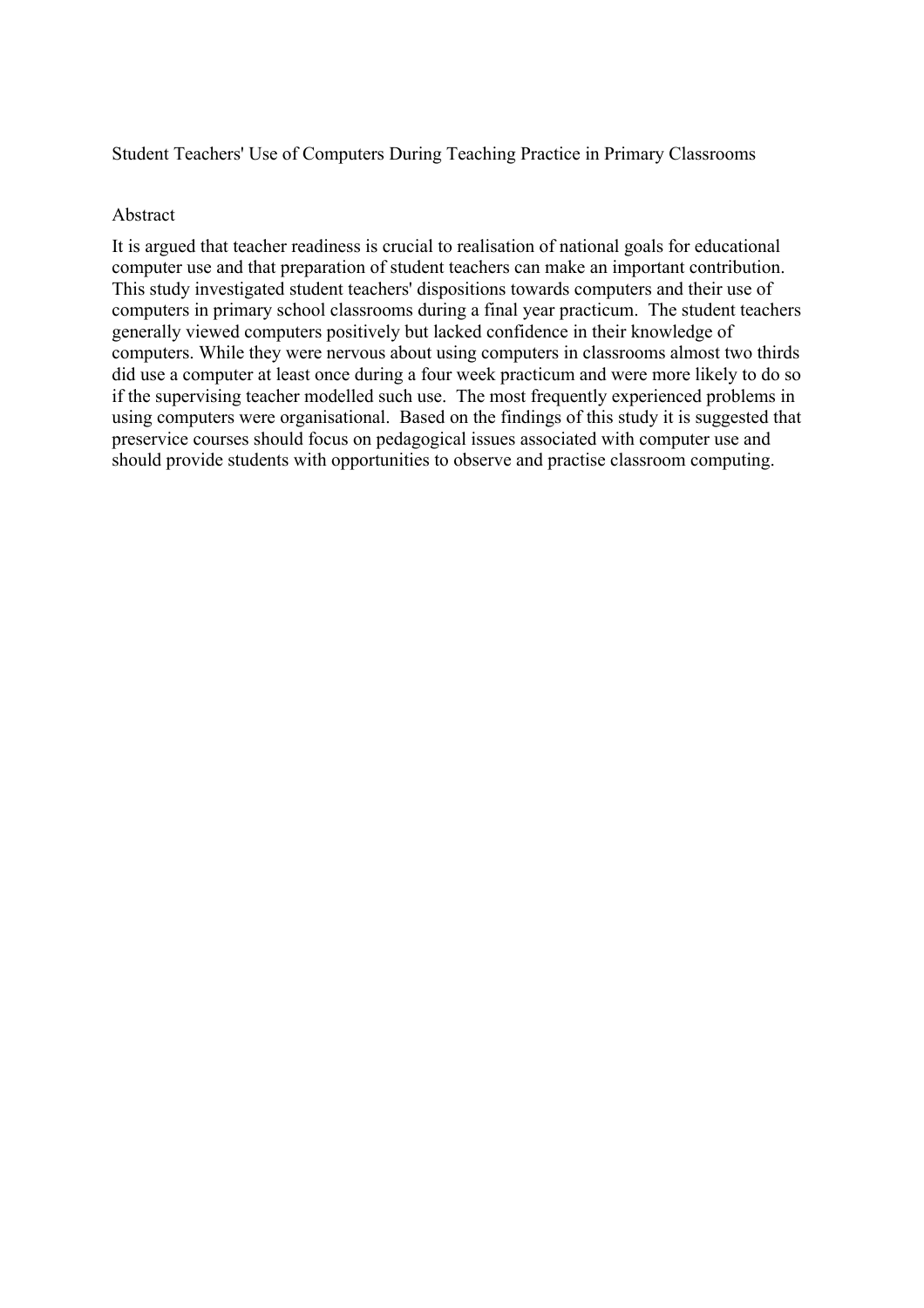Student Teachers' Use of Computers During Teaching Practice in Primary Classrooms

# Introduction

Acceptance of the presence of computers in schools is widespread, although there are differing views of the roles they might play. Papert (1993) has suggested that computer technology has a potential to produce a revolution in education similar in scope to the changes experienced in medicine during the past century. In a more cautious prognosis, Cuban (1992) noted the widespread and rapid adoption of computer technology by schools but commented on the variation in the use made of computers in classrooms and anticipated incremental change rather than revolution.

Even writers who have raised issues concerning the ideological dimensions of educational computing appear to have accepted the increasing presence of computers in schools as a given. Bowers (1988) argued strongly for teachers to accept responsibility for helping students to become reflective about the impact of technology on culture and Chandler (1990) drew attention to the need for teachers to be aware of the underlying ideology of computer tools while conceding the effectiveness of computers for certain tasks.

Against the background outlined above, and considering the increasingly common use of computers for business and domestic purposes, it is not surprising that governments have taken policy initiatives relevant to educational computing. In Australia, the assembled Federal and State Ministers of Education have recognised the need for development in students of skills of information processing and computing among a list of common and agreed goals for schooling (Australian Education Council, 1989). The Queensland Department of Education (1991) has identified the effects of rapid technological change on learning and teaching as one of eleven key issues for education and has listed as one of four goals for schooling that information technology for learning and teaching is integrated into educational programs.

Achievement of these goals requires that two conditions be fulfilled. Firstly, schools must have access to computer equipment for classroom use. Secondly, teachers must be adequately prepared to teach with and about computers.

Fowler (1992) reported that more than 80% of primary schools in a sample taken across six regions in three Australian states had computers deployed in classrooms. These results suggest that the first condition is being met to some degree.

Evidence from other studies supports this view but suggests that fulfilment of the second condition presents a more serious challenge. Russell (1992) found that student teachers returning from a practice teaching session reported that most of their supervising teachers had access to computers but that they had not observed the use of computers during their time in the schools. Prideaux (1989) suggested that, on the basis of available data, Australian schools are well advanced in an adoption phase in which computers are acquired but that implementation in which computers are used extensively, is not so advanced. He argued that "emphasis should be placed upon changing the practices of teachers to maximise the benefits the new technology can bring"(p. 87).

Other authors have observed that most teachers have "little experience or knowledge upon which to base their use of the computer in their classroom instruction" (Novak & Knowles, 1991, p. 43) and have suggested that inservice opportunities should address strategies for implementation of computing in schools (Haywood & Norman, 1988). While not denying the need for inservice, Bitter and Yohe (1989) consider that preparation of teachers for effective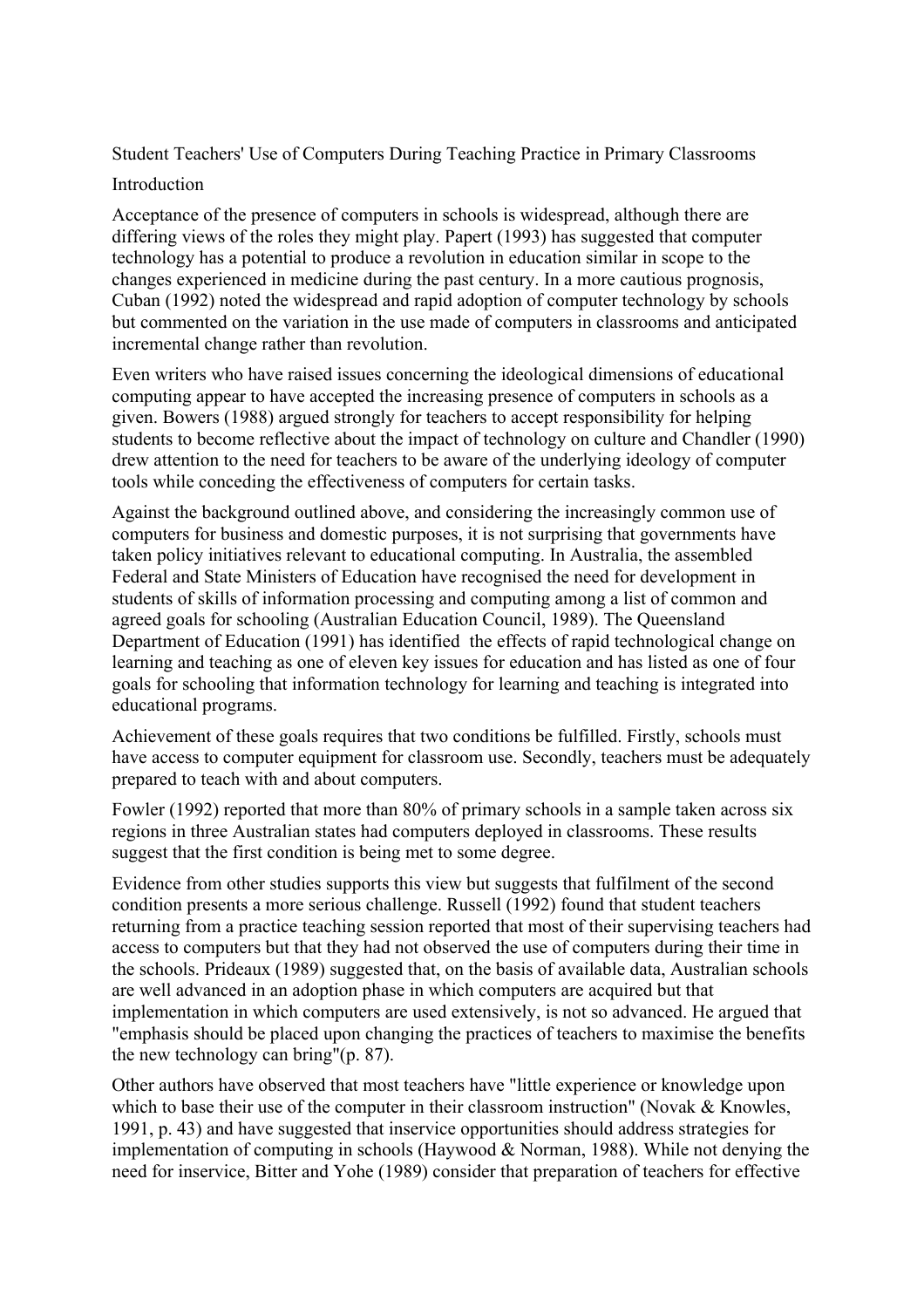computer use requires more time than is available in a typical inservice program and emphasise the role of preservice teacher education. Gooler (1989) supports inservice as the key to long-term development of teacher use of technology but argues that the "initial mindsets" of new teachers are formed in preservice courses and "may be carried over to the professional life of the teacher"(p. 20).

On the basis of the evidence cited above, it seems likely that the determining factor in achievement of the stated goals for computers in Australian education is the preparation of teachers rather than the supply of equipment. Moreover, preservice preparation appears to be crucial and consequently the computer-related preparation offered in preservice teacher education merits careful examination.

Gooler (1989) identified the principal conceptual issue in preparation of teachers for technology use as a focus on technology as content or as instructional tool. Other issues included how and by whom technology should be taught, the availability of resources and the ability of teacher educators to model technology use in the processes of instruction. The latter appears to be a key issue in the preparation of teachers and is itself dependent upon access to suitable hardware, software and training (Bitter & Yohe, 1989; Criswell, 1989).

Preparedness for computer use among student teachers entering courses has been investigated both in the UK (Summers, 1988; Summers, 1990) and in Australia (Wilson, 1990). In each of these cases, a substantial minority of students surveyed (24% to 43%) admitted to negative feelings about computers. A majority had little or no experience of computer use and fewer than 20% rated their knowledge of computers as better than 'little'. However, both British and Australian students agreed that knowledge of computers was 'important' for teachers. Fortunately, these studies reflect the position of the respondents at entry to teacher education courses where the potential exists for the issues to be addressed. Similar responses closer to graduation would be of greater concern.

If it is desirable that teachers have the capacity to make effective use of computers then it appears to be necessary for courses which prepare teachers to provide for development of the necessary knowledge, skills and attitudes (Summers, 1990; Wilson, 1990). One aspect of teacher education worthy of consideration in this regard is practice teaching which has been identified by both teachers and student teachers as a very significant component of their training likely to impact on later professional practice (Feiman-Nemser & Buchmann, 1985; Lanier & Little, 1986).

In reviewing research on beginning teachers' use of computers Downes (1993) found that, while personal confidence was not a key factor in computer use with children, an important factor was the extent to which beginning teachers had used computers with children or observed such use during their training. Case studies of beginning elementary teachers use of computers led Novak and Knowles (1991) to conclude that such use would be enhanced if teacher preparation programs included structured field experiences involving instructional use of computers.

Several studies have investigated use of computers by student teachers during teaching practice. Case study methods were used to investigate computer utilisation by preservice secondary teachers who had completed a required computer literacy course (Diem, 1989). The data indicated that while students had technological knowledge, lack of attention to computer use in methods courses had left them unable to effectively integrate computers into their subject areas. Moreover, the supervising teachers did not generally use computers or encourage student teachers to do so. Diem expressed concern at the lack of commitment by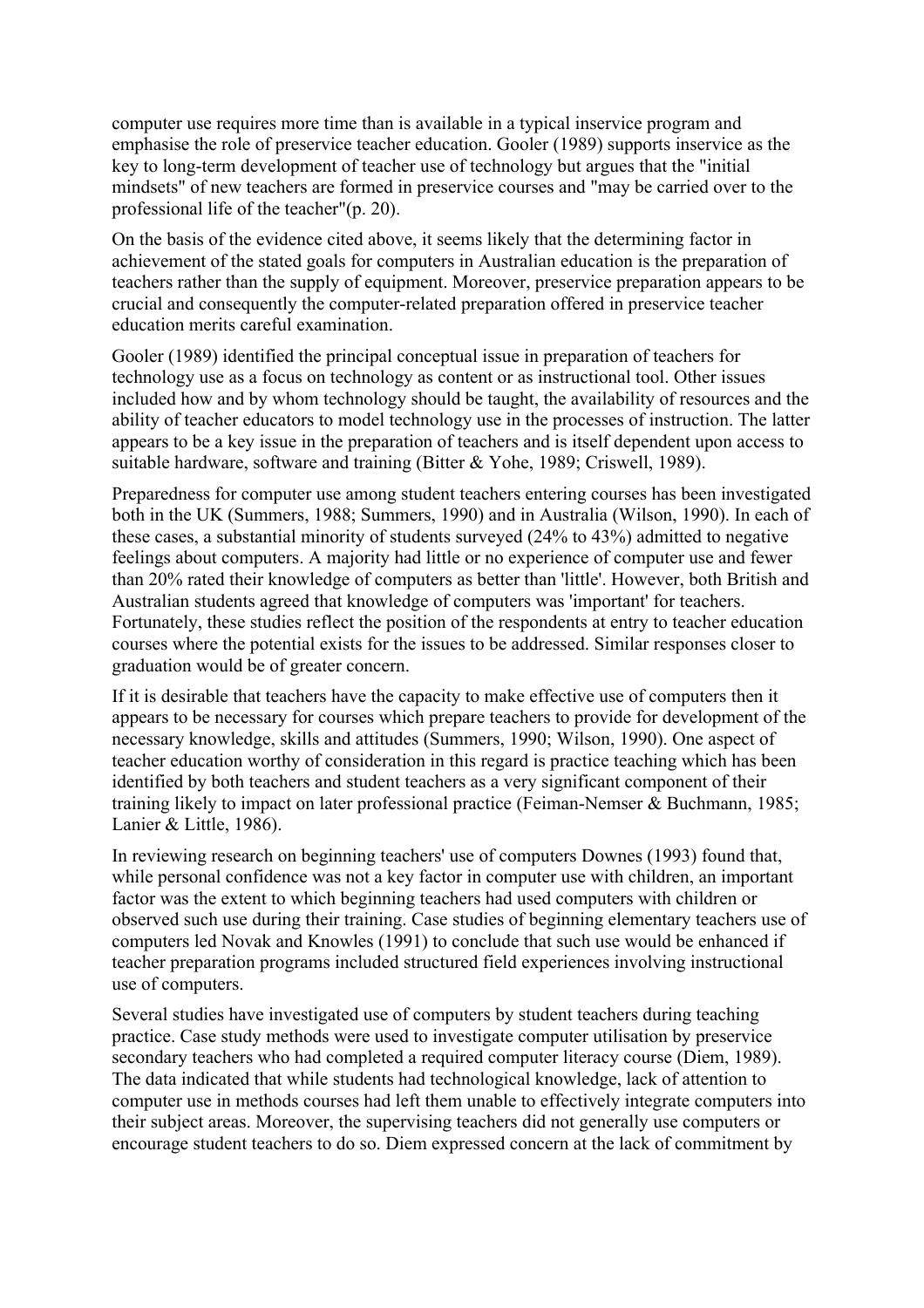university methods lecturers and cooperating teachers to developing skills in the instructional use of technology.

Dunn and Ridgway (1991a, 1991b) examined the use of computers during initial and final teaching practice sessions for the same cohort of 103 student teachers. The proportion of students using computers rose from 45% in the initial practice to 71% on the final practice with almost 80% of the latter qualifying as more than token usage. However, the authors consider this to be unacceptably low since 12% of responding students would graduate with no experience of using Information Technology with children and the experience of those who had used the computer was generally limited to a narrow range of applications. A recent study by Downes (Downes, 1993) investigated the use of computers by student teachers in practice teaching at three different stages in a preservice education course. There were significant increases in frequency of use during practice teaching later in the course, but there were still fewer than 50% of student teachers using computers in their final practice teaching session. The most significant factor influencing student teachers' use of computers with children was found to be the supervising teachers' use with children.

It has been argued that, while there is reason to believe that schools generally have the equipment to address significant government supported goals related to teaching with and about computers, teachers may not be adequately prepared for educational computer use. It is important to address this problem through inservice opportunities for current teachers, but it is essential that future teachers be adequately prepared through their preservice courses. Practice teaching is an important component of preservice teacher education and the use of computers within the practicum may offer both an indication of student teachers' preparedness for such use and an opportunity to influence future patterns of use.

# Background

The principal objective of the study reported in this paper was to investigate the dispositions of final year student teachers towards educational use of computers especially as evidenced through their use of computers in their final teaching practice session. As an adjunct, the study sought to obtain limited information about the availability and use of computers in primary schools involved in the practicum.

All undergraduate students at the University of Southern Queensland are required to take the one semester (45 contact hours) course, Introduction to Computing. As experienced by Diploma of Teaching students, the course includes computer systems terminology and operations, use of general applications (word processor, database and spreadsheet) and an introduction to educational computing (classroom applications, educational software and Logo programming).

Teaching practice forms an integral part of the three year preservice Diploma of Teaching course and each practice teaching session is associated with a unit in the course. In the final semester student teachers undertake a 25 day practice teaching session in small, often isolated rural primary schools, where classes are most often multi-age composites. Students are expected to observe the supervising teacher for the first three days but thereafter are responsible for all planning and teaching in the class.

#### Methodology

# Survey

Data were gathered using a questionnaire based on those used in earlier studies (Dunn & Ridgway, 1991a; Wilson, 1990). It comprised mainly multiple choice questions and was arranged in three sections.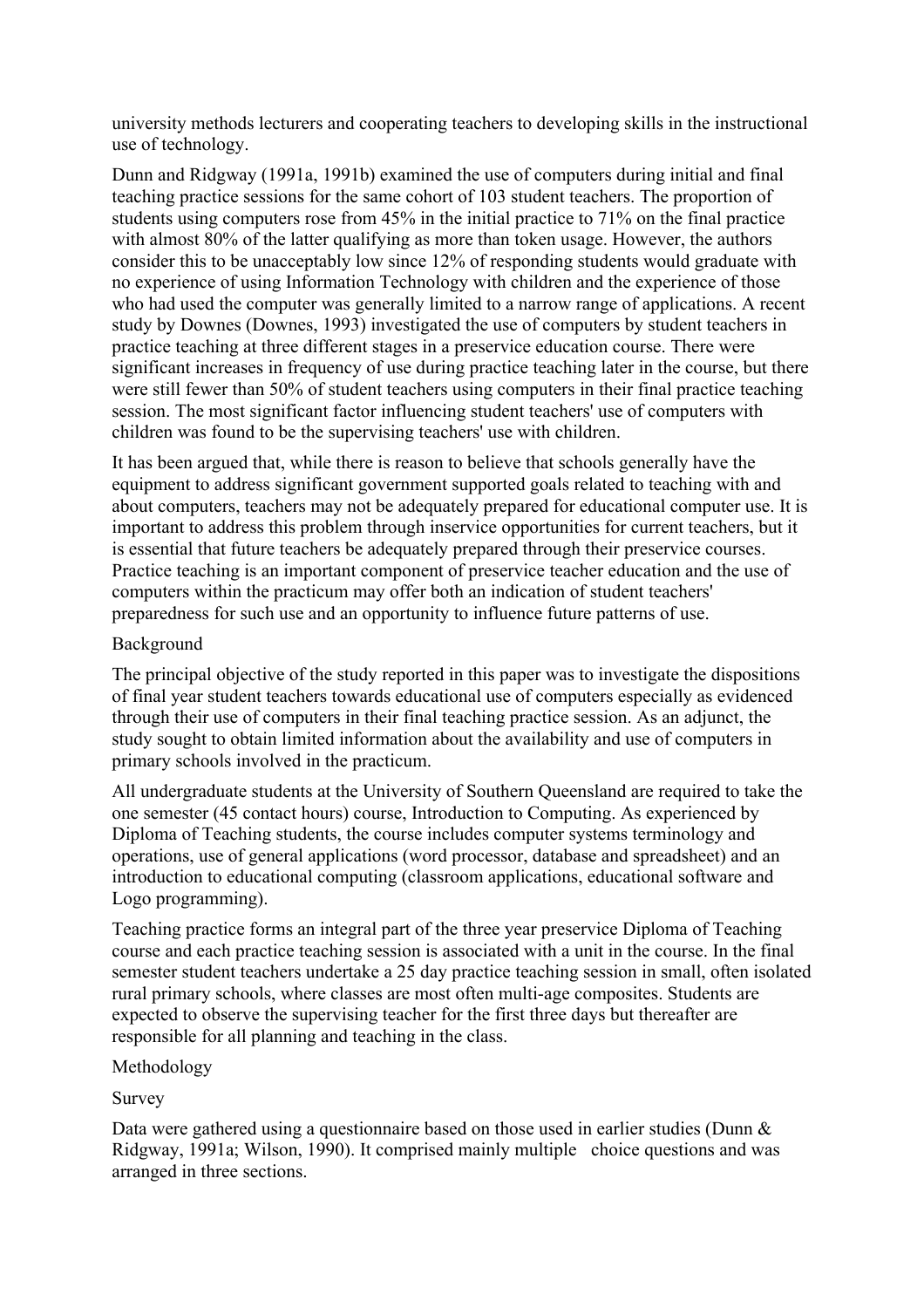Section A dealt with personal data about students and their experience of and attitudes to computers. Students were asked to respond to items about prior use of computers at home and school, feelings about computers, personal knowledge of computers, nervousness about using computers in classrooms, importance for teachers of knowing about computers and the potential of computers for educational use. The items in this section were based on those developed by Wilson (1990).

Section B related to the school and supervising teacher for the practice teaching session. Items sought responses about age and gender of teacher, type and size of school, availability of a computer in the classroom and use of the computer by the supervising teacher during the observation phase.

Section C related to the practice teaching experience. Items dealt with frequency of computer use with the class, types of software used, problems experienced, reasons for non-use of a computer and perceptions of gain in confidence with computers. Lists of software types, reasons and problems were based on those developed by Dunn and Ridgway (1991a).

#### Sample

A total of 170 final year Diploma of Teaching students participated in the practice teaching session in September 1991. In the week following return from the practicum the questionnaire was distributed, without prior notice, to students attending the scheduled lecture for the subject with which the practicum was associated. Time was allowed at the end of the lecture for voluntary completion of the questionnaire and 107 responses (63%) were returned.

#### Data analysis

Statistical analysis was performed using SPSS-X. Cross-tabulation was used to generate a range of two-way tables which permitted examination of the relationships between variables. Where questions allowed the selection of more than one alternative, the multiple response facility was employed. Tests of significance were performed using chi-square.

#### Results

# Characteristics of student teachers

Most of the student teachers (86%) were female and 84% were under 25 years old. Of the 39 students (36%) who had access to a personal computer at home 26 (67%) indicated that they used it 'often' or 'very often'. Only 30 students (29%) had used a computer 'often' or 'very often' at secondary school and 40 (39%) had little or no experience of computers at school. The latter group were mainly mature age students who had completed secondary school before personal computers were widely available in schools.

Student teachers were asked to rate their current knowledge of computers from 'none' to 'very good'. Most (55%) placed themselves in the middle category, claiming 'little' knowledge of computers, 8% rated their knowledge of computers as 'very little' and 37% considered it 'quite good' or 'very good'. Evidently these student teachers perceive themselves as better informed about computers than those studied by Wilson (1990) who found that 34% perceived their knowledge as 'little' or 'none' and only 16% claimed more than a 'little'. However, it should be recalled that the student teachers in the present study are on the point of graduation and have had the benefit of a semester course on computers.

Despite their collective lack of experience with and knowledge of computers, 68% of the student teachers in the sample recorded their feelings about computers as 'fairly positive' or 'very positive' with only 16% expressing negative feelings. These results are more positive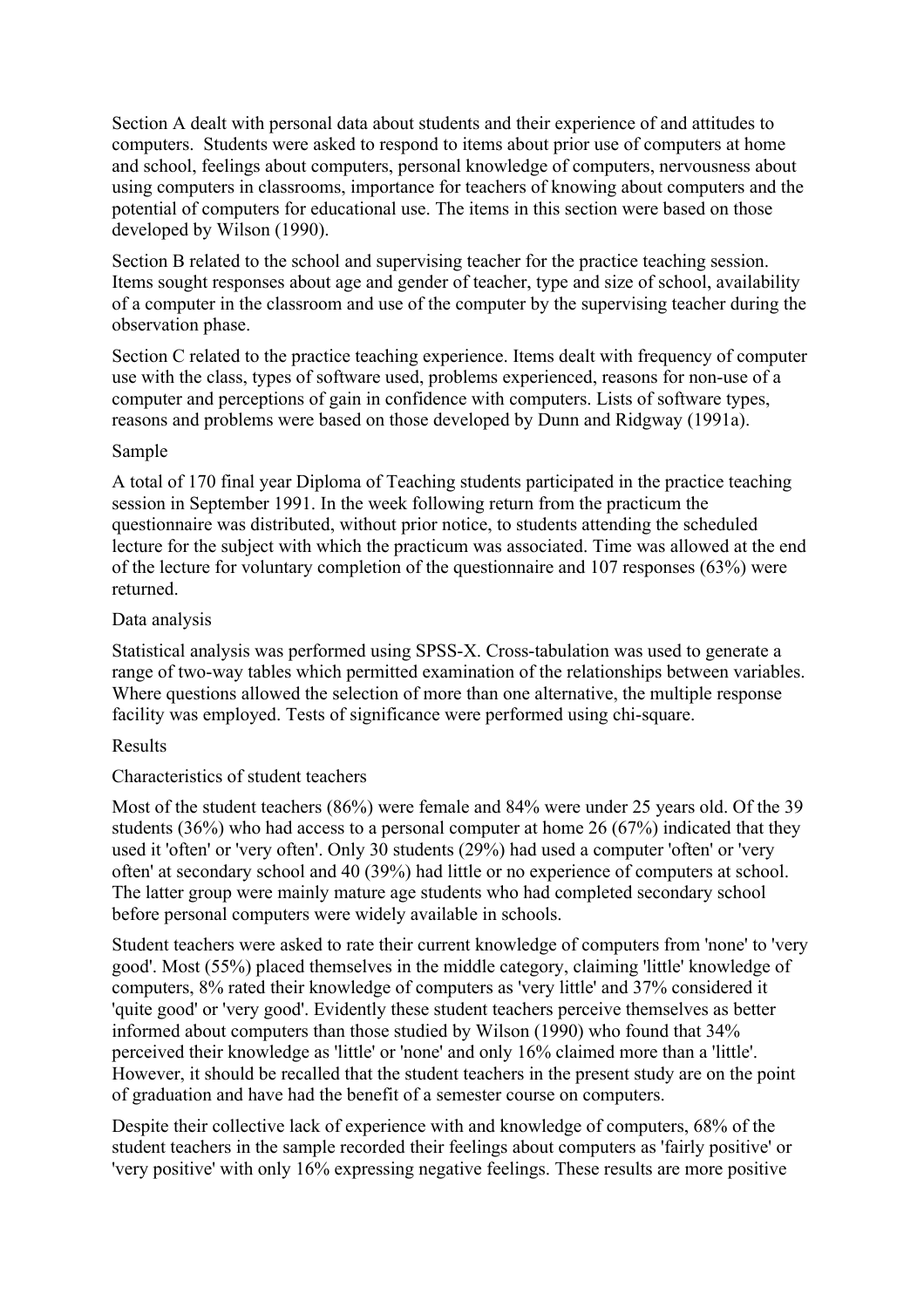than the corresponding values of 41% and 24% reported by Wilson (1990). Almost twothirds (63%) of these student teachers regarded it as very important for teachers to know about computers and none thought it not important.

A majority of student teachers in the sample (62%) admitted to some degree of nervousness about the use of computers in the classroom although most of these (47% of the sample) were only 'a little nervous'. Those who admitted to nervousness were asked to select those reasons which applied to them from a supplied list. The results appear in Table I.

#### Insert Table I about here

That so many of the sample cited 'having to learn a programming language' as a reason for nervousness about using computers is a source of both surprise and concern. While the required computer course did include a substantial component of Logo programming, the balance of the course emphasised non-programming applications of computers such as word processing. The three most frequently selected reasons for nervousness are related to technical aspects of computing, suggesting that these student teachers view computing as overtly technical. It was noted with some relief that the common perception of computers being associated with mathematics does not appear to present a problem for these students.

Respondents to the questionnaire rated the potential usefulness of computers at different levels of education with the results shown in Table II. Most of these student teachers perceive computers as having potential to be useful in education at all levels, although it is evident that they expect the technology to be most applicable in the secondary school and of more limited value with very young children. This may be related to the results of Table I which suggest that many of the student teachers see computing as an area requiring a technical approach which is more likely to be accessible to older children.

Insert Table II about here

Characteristics of schools and supervising teachers

Of the schools to which student teachers were assigned for this practice teaching session, 32% were one or two teacher schools with multi-age classes and 72% of the supervising teachers were women. According to student teachers estimates, 64% of the supervising teachers were in the age range 25 to 39. Seventy-five percent of student teachers reported that there was a computer available in the classrooms where they worked.

Table III displays the frequency with which supervising teachers were observed using a computer with the class during the three day period before student teachers assumed responsibility for the class. Of the supervising teachers with access to a computer in the classroom a majority (64%) were observed using it at least once and a few teachers whose classroom did not have a computer managed to access one on at least one occasion. If these teachers are typical of the profession it is possible that anecdotal reports of computers lying idle in classrooms may be somewhat exaggerated.

# Insert Table III about here

Computer use during teaching practice

Responses to a question about student teachers' frequency of computer use in the class during practice teaching are summarised in Table IV.

Insert Table IV about here

The proportion of non-users in this study (37%) is higher than the 29% reported by Dunn and Ridgway (1991b) for student teachers in their final practice teaching session. In that study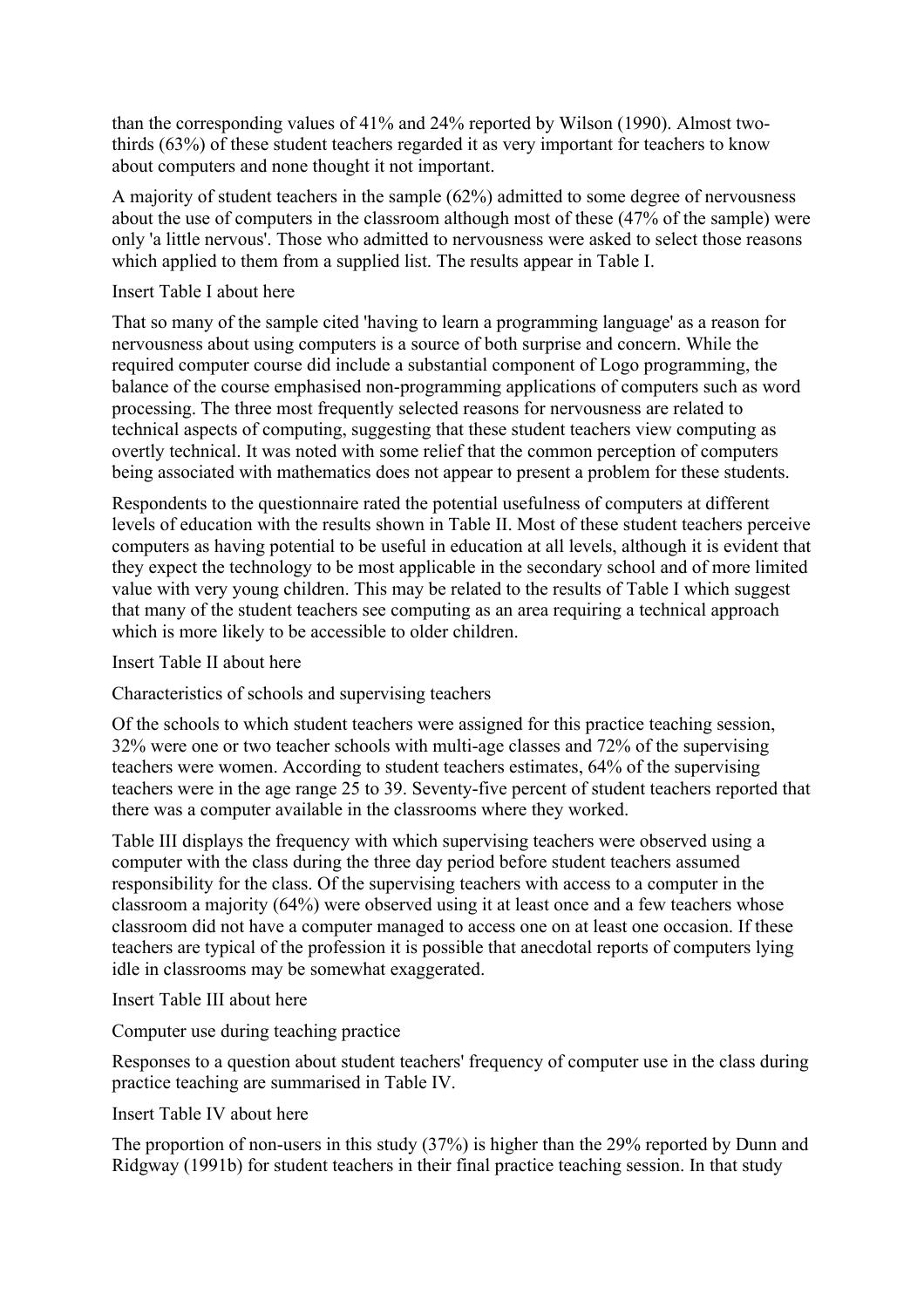they recorded 65% of student teachers making 'reasonable usage' (defined as once a week to every day) but the results for the group in this study are disappointingly lower at 41%. The proportion rises to 50% if only those students who had access to a computer in the classroom are included but for the same group 26% did not use the computer at all. Surprisingly, almost one-third (31%) of students working in classrooms without computers used one at least once.

As might be anticipated, student teachers were significantly more likely to use a computer with the class if there was one available in the classroom ( $c2 = 16.95$ ,  $df = 5$ ,  $p = 0.0046$ ) but the strongest influence was whether the supervising teacher had been observed using a computer (c2 = 51.1, df = 10, p < 0.0001) confirming the finding of Downes (1993).

Student teachers who did not use a computer in class were asked to select the reason(s) which applied from a supplied list. Table V presents the results. The pattern of responses is similar to that reported by Dunn and Ridgway (1991a) in their study of student teachers on initial teaching practice. However, the student teachers in the present sample had studied a core subject on computing and were on their final teaching practice. It is concerning to note the number who perceived themselves to be lacking in expertise or confidence for using a computer in class. Reasons selected by students showed no significant variation ( $p < 0.01$ ) with factors such as availability of a computer in the classroom, use of a computer by the supervising teacher or gender of the student teacher.

### Insert Table V about here

Those student teachers who had used a computer were asked to indicate the type(s) of software from a list with the results shown in Table VI. The general pattern of software types used was similar to that reported by Dunn and Ridgway (1991a, 1991b). Software use was examined for sensitivity to the same factors considered in respect of reasons given for not using the computer. The only significant  $(p < 0.01)$  link was between use of adventure games and use of the computer by the supervising teacher in the observation phase of the practice teaching session (c2 = 9.4, df = 2, p = 0.0092). This may be a result of work related to the game being initiated by the supervising teacher and continued by the student teacher.

# Insert Table VI about here

It is encouraging to note that the most frequently cited types of software, word processing and adventure games, represent language based activities rather than the mathematical or technical focus often associated with computers. Taken together with the use of simulation packages the overall pattern of software use suggests a predominant use of computers for open ended activities involving higher order thinking rather than development or reinforcement of skills.

Table VII summarises responses to a question about problems which were experienced by student teachers who used a computer with the class.

# Insert Table VII about here

Both studies by Dunn and Ridgway (1991a, 1991b) found that a majority of students (58% and 64%) experienced no problems using computers in the classroom. However, classroom management is identifiable as a key issue among the problems reported in those studies as it is here.

#### **Discussion**

On the basis of results obtained from the sample, it is possible to describe a typical student teacher from the cohort participating in the practicum.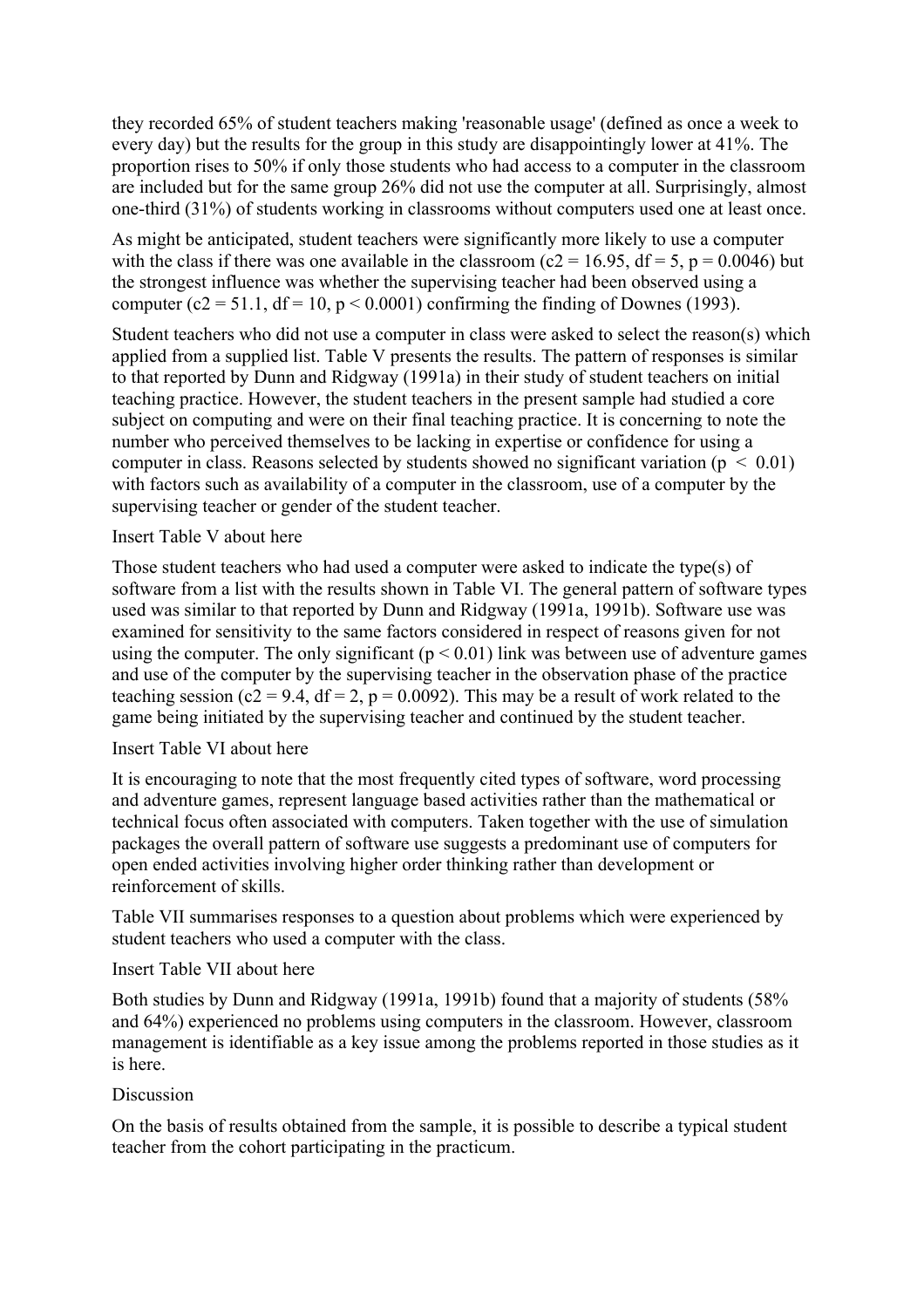She is about 20 years old. Although her experience of computers in her own schooling and in other contexts is limited, she has positive feelings about computers and considers that they have a good deal of potential for educational use especially with older children. While she thinks it is very important for teachers to know about computers she lacks confidence in her own knowledge. She is nervous about using a computer in the classroom because she believes that computers are complex and that using one will require her to learn a programming language.

For her final practice teaching session she is assigned to a small school in a rural area where she is required to take responsibility for all teaching in a multi-age class for four weeks. The supervising teacher is a woman about 10 years her senior who, in the 3 days allowed for preparatory observation of the class, uses the computer which is available in the classroom just once.

Despite her nervousness, our student teacher arranges for the children to use a computer in the classroom. The children work mainly with the word processor and an adventure game. The problems she encounters are mostly to do with organising the class to accommodate small groups of students working with the computer in turn.

Results obtained in this study are consistent with those published previously (Diem, 1989; Dunn & Ridgway, 1991a, 1991b; Summers, 1988; Summers, 1990; Wilson, 1990). While the total numbers of student teachers studied are still too small to permit generalisation, there seems to be a consistent pattern emerging and the typical student teacher described above would probably not be out of place in any of these studies.

If this picture is accurate then the positive attitudes of student teachers towards the classroom use of computers and their efforts to use computers during practice teaching are reason for optimism. However, there is cause for concern when it is observed that about one third of student teachers do not use the computer during practice teaching, up to half are unsure of their knowledge of computers, and two-fifths of those who used a computer during teaching practice associate use of computers with problems in classroom management.

Bitter and Yohe (1989) have suggested that adoption of technologies in classrooms will be more effectively promoted by preservice courses than by inservice. Gooler (1989) has argued for the importance of 'initial mindsets' of newly graduating teachers. The data from this survey suggest that the prevailing mindset of these student teachers is that computers are potentially of significant use in their professional practice but they are not sufficiently confident in their knowledge of computers or in appropriate ways to manage their use in the classroom.

It has been suggested that preservice teacher education courses should include elements which ensure that graduates have practical skills in the use of technology, a grasp of underlying principles which will facilitate adjustment to continuing changes in the technology available in schools and capacity to integrate technology with existing topics in a variety of subjects (Bitter & Yohe, 1989). Additional desirable elements include software evaluation skills and practical experience in classroom use of computers (Criswell, 1989). On the evidence of this study the list should be extended to include strategies for classroom organisation to ensure effective use of computers.

Results obtained in this study support the contention that the example and support of supervising teachers is an important component in providing student teachers with practical experience in the classroom use of computers (Criswell, 1989; Diem, 1989; Novak & Knowles, 1991). Students were significantly more likely to use a computer in the classroom if their supervising teacher had used the computer during the observation phase. If it is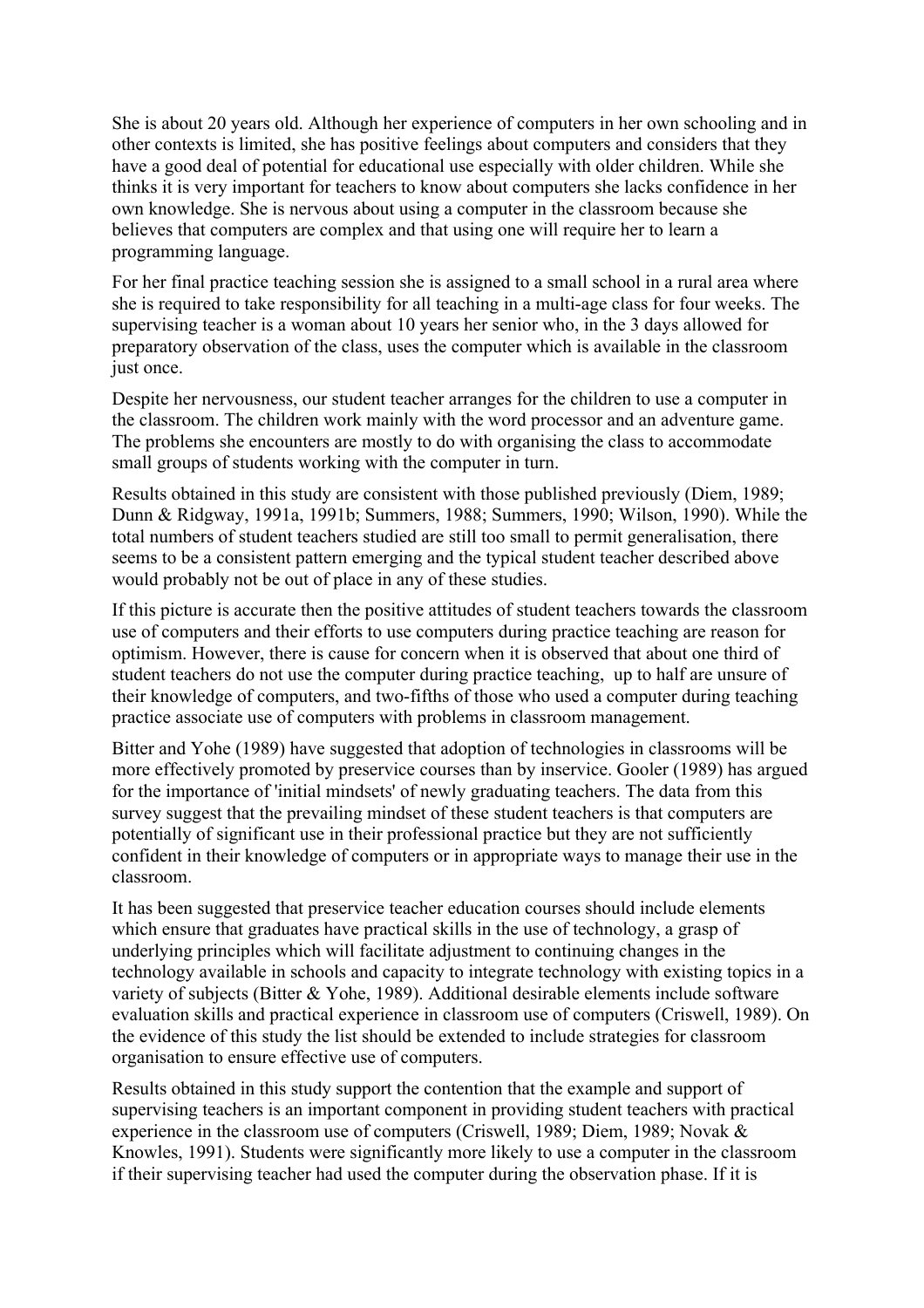desirable to encourage student teachers to use the computer then the use of computers for teaching may need to be considered as an additional factor in the selection of classrooms for observation or practice.

If newly graduating teachers are to contribute to the achievement of the government sponsored goals outlined in the introduction to this paper then improvements in the preparation of student teachers for computer use will be necessary. On the basis of the evidence presented in this paper, areas which might be worthy of investigation for such improvements include:

˘ courses which focus on skills in the use of computers with emphasis on software, teaching strategies and management techniques for the primary classroom,

exposure of student teachers to modelling of the use of computers as aids to teaching by university faculty and by classroom teachers,

˘ opportunities for student teachers to engage in practical experience of the use of computers for instruction.

Unless these pedagogical issues associated with classroom computing are addressed it seems likely that many student teachers will continue to avoid the use of computers in teaching practice and may repeat this pattern in the early stages of their professional life. If this is so the goals, as outlined, will be more difficult to achieve and pupils in schools will continue to be deprived of whatever benefits might accrue from the more extensive educational use of computers.

### References

Australian Education Council (1989) The Australian Education Council's Hobart declaration on schooling, Curriculum Perspectives, 9(3), pp. 12-13.

Bitter, G.G. & Yohe, R.L. (1989) Preparing teachers for the information age, Educational Technology, 29(3), pp. 22-25.

Bowers, C. A. (1988) The cultural dimensions of educational computing: understanding the non-neutrality of technology, (New York, Teachers College Press).

Chandler, D. (1990) The educational ideology of the computer, British Journal of Educational Technology, 21(3), pp. 165-174.

Criswell, J.R. (1989) Rethinking microcomputer instruction as part of teacher education reform, Educational Technology, 29(11), pp. 40-43.

Cuban, L. (1992) Computers meet classroom; classroom wins, Education Week, (November 11), pp. 36 and 27.

Diem, R.A. (1989) Preservice teachers and computer utilization: a case study, Educational Technology, 29(12), pp. 34-36.

Downes, T. (1993) Student-teachers' experiences in using computers during teaching practice, Journal of Computer Assisted Learning, 9(1), pp. 17-33.

Dunn, S. & Ridgway, J. (1991a) Computer use during primary school teaching practice: a survey, Journal of Computer Assisted Learning, 7(1), pp. 7-17.

Dunn, S. & Ridgway, J. (1991b) Naked into the world: IT experiences on a final primary school teaching practice - a second survey, Journal of Computer Assisted Learning, 7, pp. 229-240.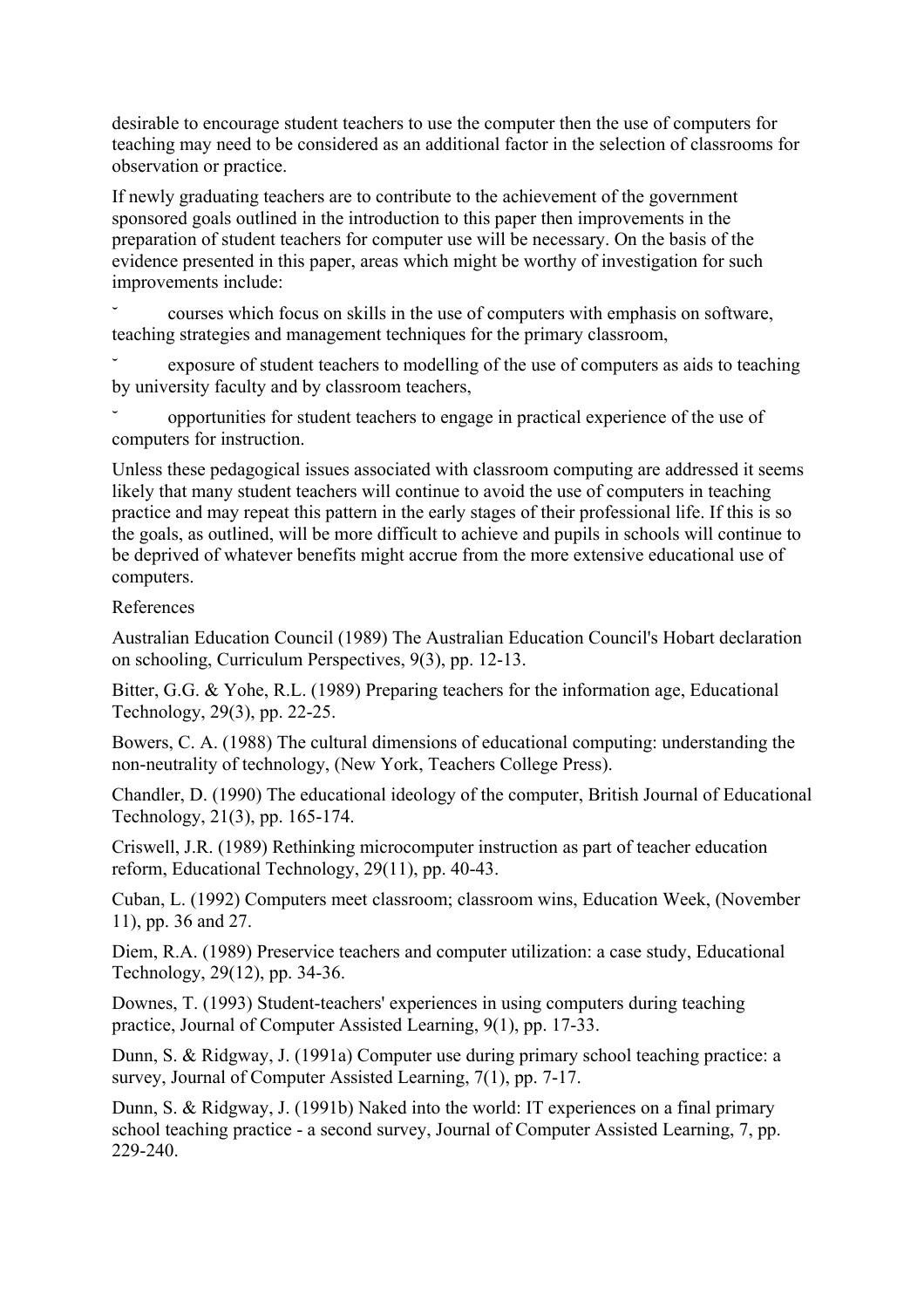Feiman-Nemser, S. & Buchmann, M. (1985) Pitfalls of experience in teacher preparation, Teachers College Record, 87(1), pp. 53-65.

Fowler, B. (1992) The Use of Educational Technology in Schools, (Toowoomba, Australia, University of Southern Queensland).

Gooler, D. (1989) Preparing teachers to use technologies: can universities meet the challenge?, Educational Technology, 29(3), pp. 18-21.

Haywood, G. & Norman, P. (1988) Problems of educational innovation: the primary teacher's response to using the microcomputer, Journal of Computer Assisted Learning, 4(1), pp. 34- 43.

Lanier, J.E. & Little, J.W. (1986) Research on teacher education, in: M. C. Wittrock (Ed.), Handbook of Research on Teaching pp. 527-569 (New York, Macmillan).

Novak, D.I. & Knowles, J.G. (1991) Beginning elementary teachers' use of computers in classroom instruction, Action in Teacher Education, XIII(2), pp. 43-51.

Papert, S. (1993) The children's machine: rethinking school in the age of the computer, (New York, Basic Books).

Prideaux, D. (1989) From adoption to implementation: computers across the curriculum in Australian primary schools, Unicorn, 15(2), pp. 84-88.

Queensland Department of Education (1991) Development Plan 1992 - 1996. (Brisbane, Queensland Government Printer).

Russell, G. (1992). Hopes and disappointments: What computer educators can learn from the lessons of the 1980s, in: Computing in Education Group of Victoria (Ed.), Australian Computing in Education Conference, (pp. 154-161). (Melbourne, Computing in Education Group of Victoria).

Summers, M. (1988) New primary teacher trainees and computers: where are they starting from?, Journal of Education for Teaching, 14(2), pp. 183-190.

Summers, M. (1990) New student teachers and computers: an investigation of experiences and feelings, Educational Review, 42(3), pp. 261-271.

Wilson, B. (1990) The preparedness of teacher trainees for computer utilisation: the Australian and British experiences, Journal of Education for Teaching, 16(2), pp. 161-171.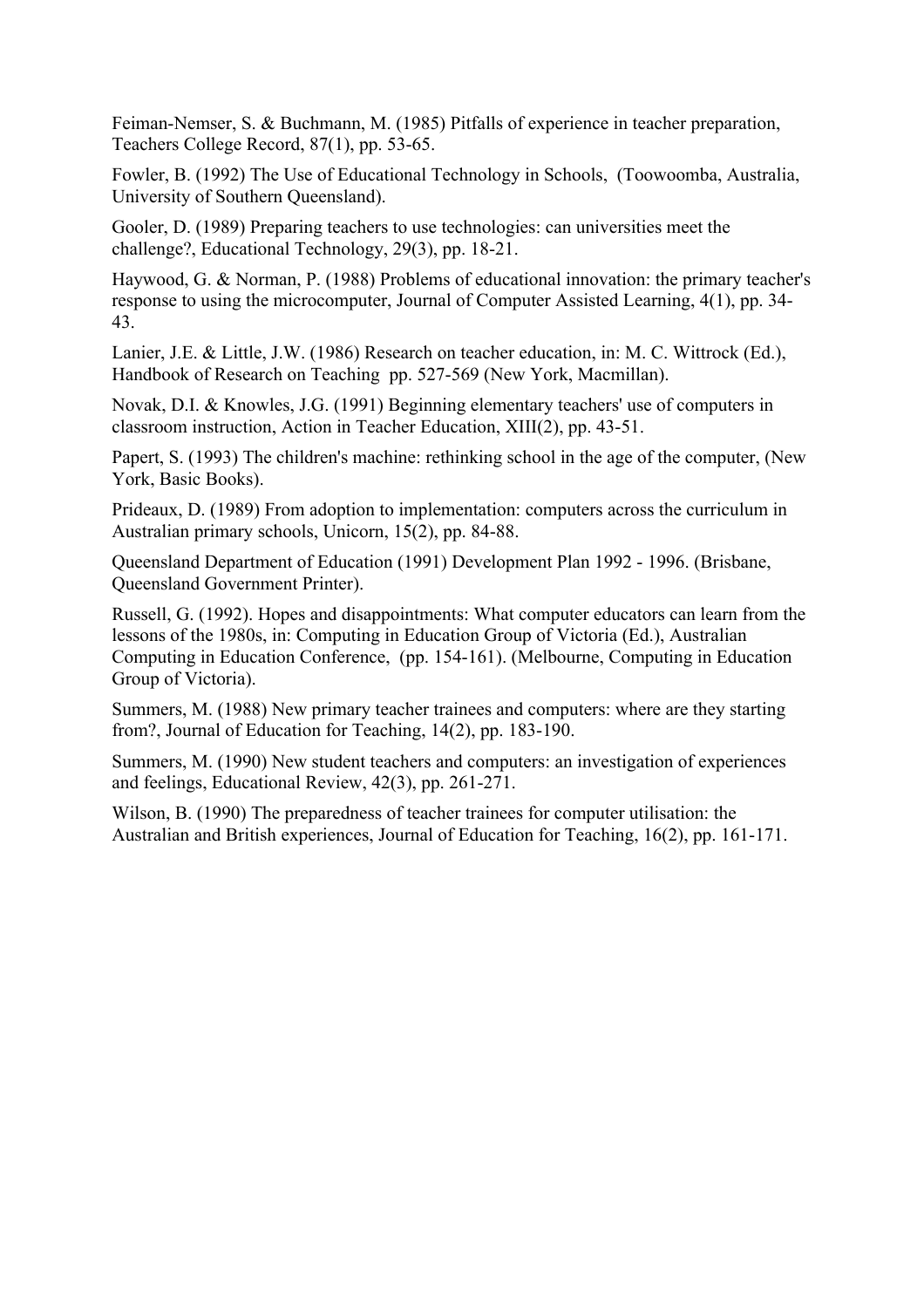Table I. Student teachers' reasons for nervousness about using computers in the classroom (N=65)

(More than one response was possible)

Reason

No. of students  $\%$ 

Having to learn a programming language

39 60%

Having to learn computer terminology

30 46%

Computers are very complex

28 43%

Other reasons

11 17%

Having to acquire keyboard skills

10 15%

Computers are associated with mathematics

6  $9\%$ 

Computers are a male dominated area

1  $2\%$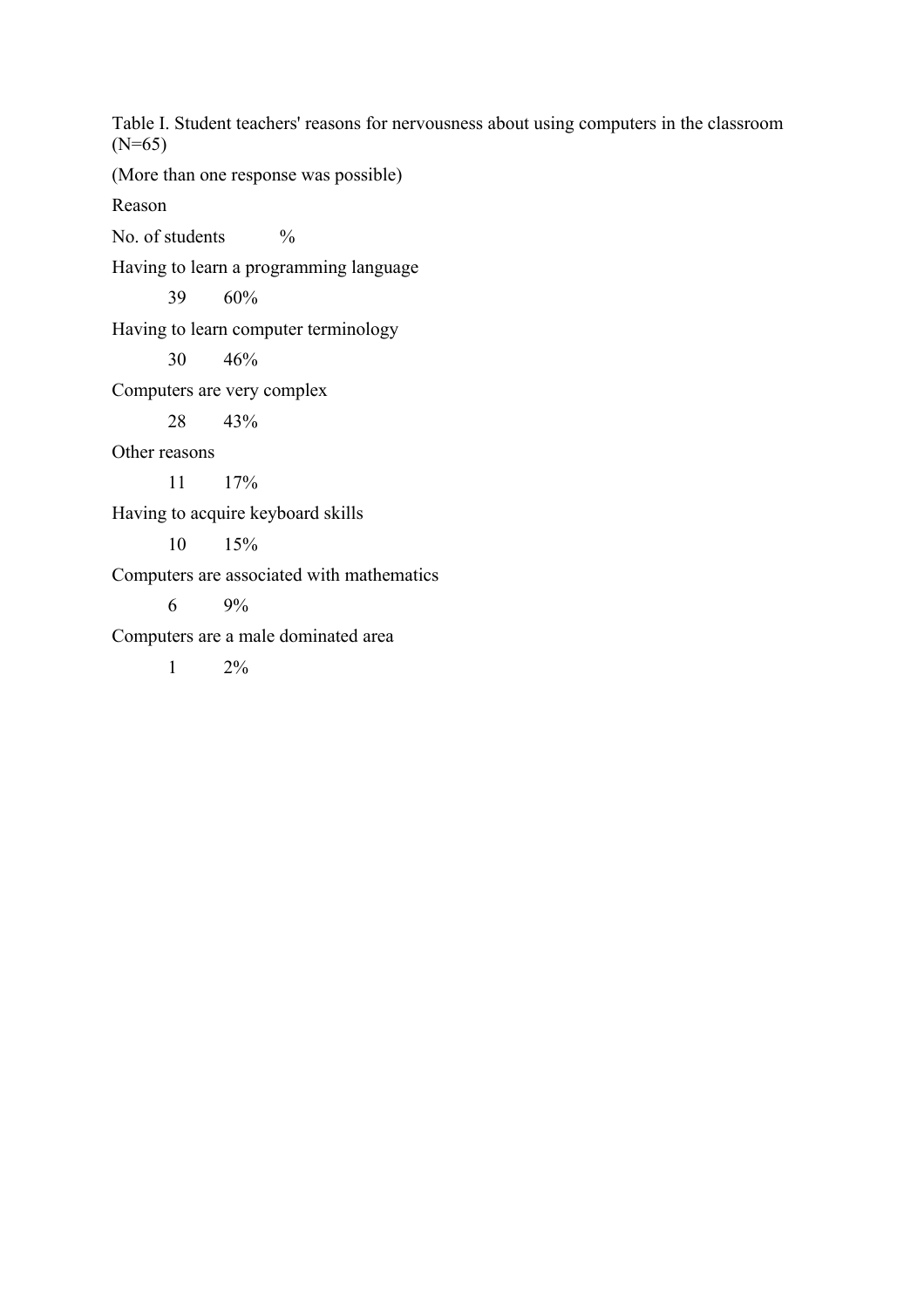|                |                  | equeational levels $(N-10)$ |  |  |
|----------------|------------------|-----------------------------|--|--|
| Rating         |                  |                             |  |  |
| Infants        |                  |                             |  |  |
|                | Primary          |                             |  |  |
|                | Secondary        |                             |  |  |
|                | No potential     |                             |  |  |
| $\mathbf{1}$   |                  |                             |  |  |
|                | 6                | $5\%$                       |  |  |
|                | $\mathbf{1}$     | $1\%$                       |  |  |
|                | $\sqrt{2}$       | $2\%$                       |  |  |
|                |                  |                             |  |  |
| $\overline{2}$ |                  |                             |  |  |
|                | $22\,$           | $21\%$                      |  |  |
|                | $\overline{2}$   | $2\%$                       |  |  |
|                | $\boldsymbol{0}$ | $0\%$                       |  |  |
|                |                  |                             |  |  |
| $\mathfrak{Z}$ |                  |                             |  |  |
|                | 33               | $31\%$                      |  |  |
|                | 6                | $5\%$                       |  |  |
|                | $\mathbf{1}$     | $1\%$                       |  |  |
|                |                  |                             |  |  |
| $\overline{4}$ |                  |                             |  |  |
|                | 21               | $20\%$                      |  |  |
|                | 38               | $36\%$                      |  |  |
|                | 13               | 12%                         |  |  |
|                |                  | A great deal of potential   |  |  |
| $\sqrt{5}$     |                  |                             |  |  |
|                | $25\,$           | 23%                         |  |  |
|                | 60               | 56%                         |  |  |

85%

Table II. Student teachers' ratings of the potential usefulness of computers at different educational levels (N=107)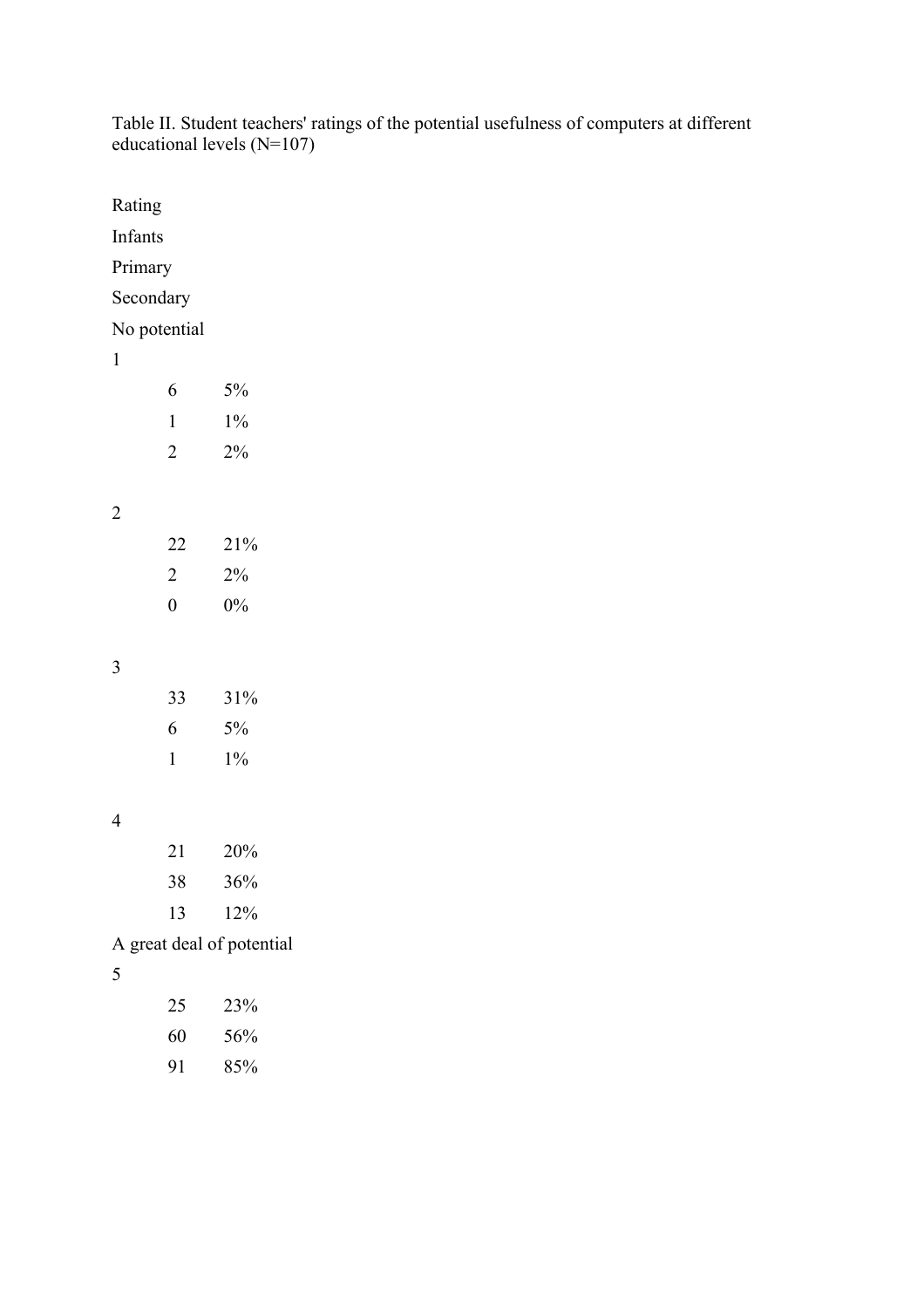Table III. Frequency with which supervising teachers used computers in class  $(N = 102)$ Computer use Computer available in classroom

Yes No Not at all 27 19 Once or twice 22 4 Every day 30 -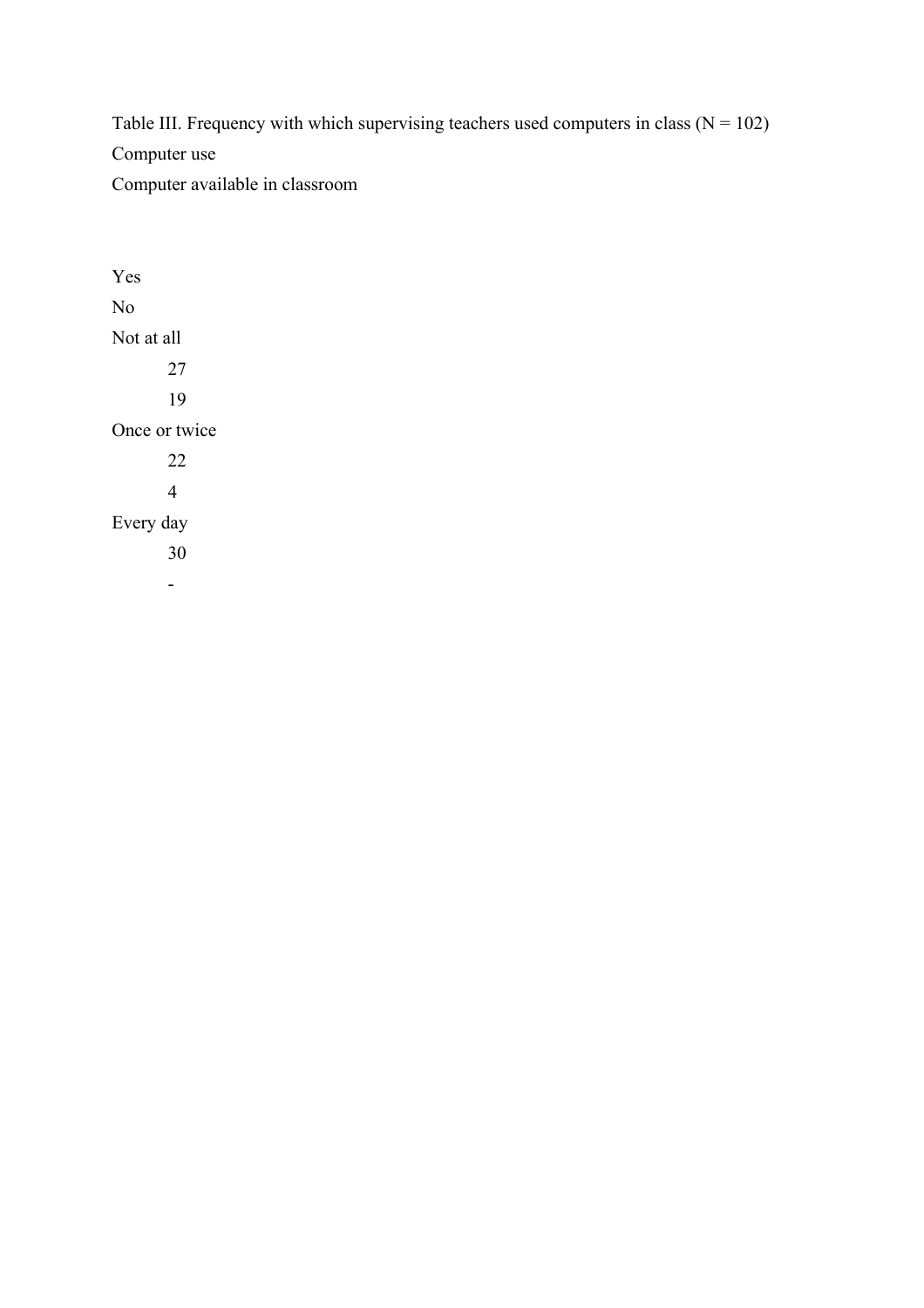Table IV. Student teachers' frequency of computer use with class (N=104) Response No. of students % Not at all 38 37% Once or twice 19 18% Less than once per week 4 4% Once or twice per week 16 15% Almost every day 19 18% Every day 8 8%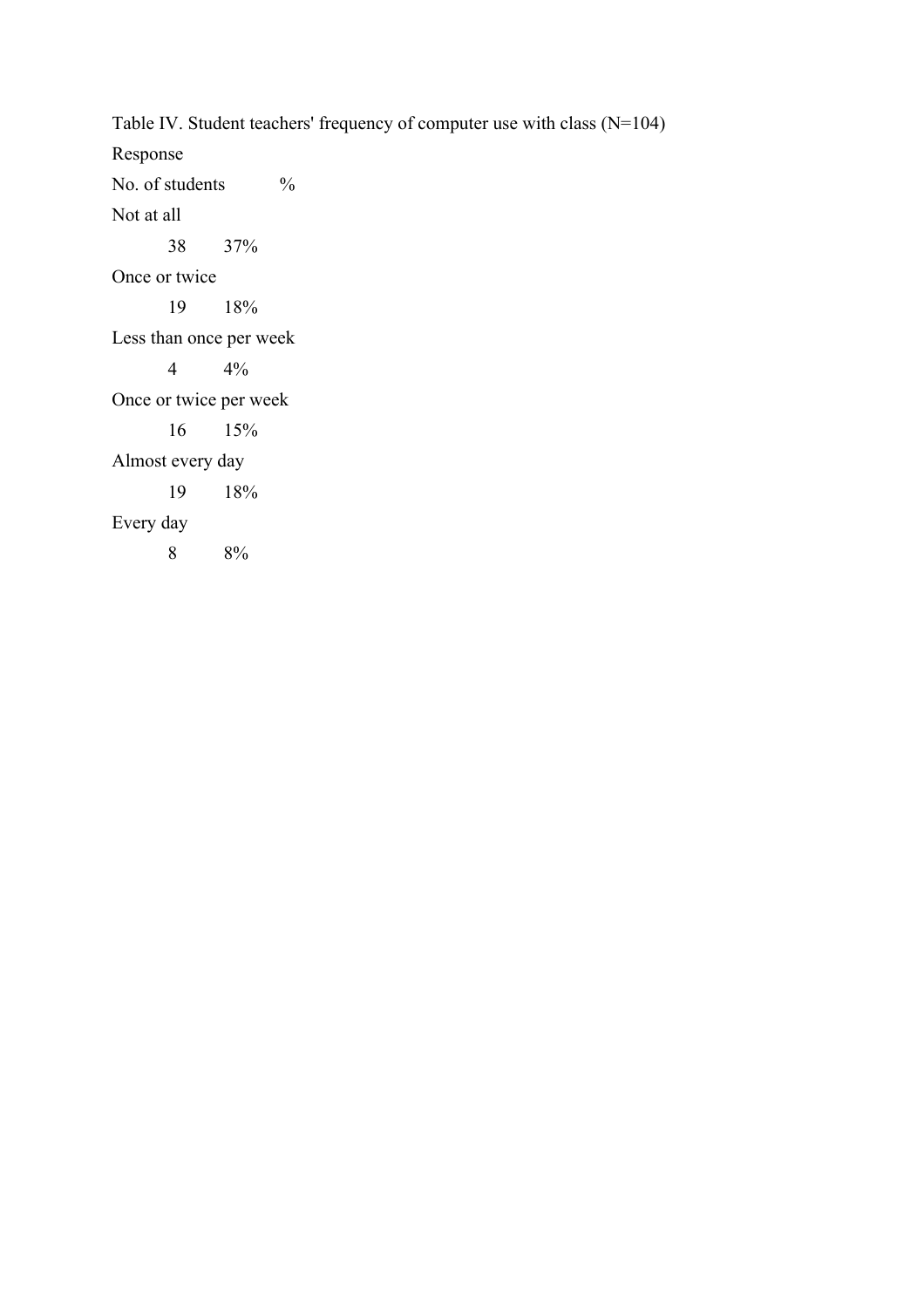Table V. Student teachers' reasons for not using a computer (N=38) (More than one response was possible) Problem experienced No. of students  $\frac{9}{6}$ Lack of expertise in using a computer in class 11 29% Lack of software suitable to the work being done 9 24% Computer use was inappropriate for this class 8 21% Lack of confidence in using a computer in class 6 16% Lack of familiar software 5 13% No computer was available 4 11% The available computer was an unfamiliar type 3 8% Other reasons 5 13%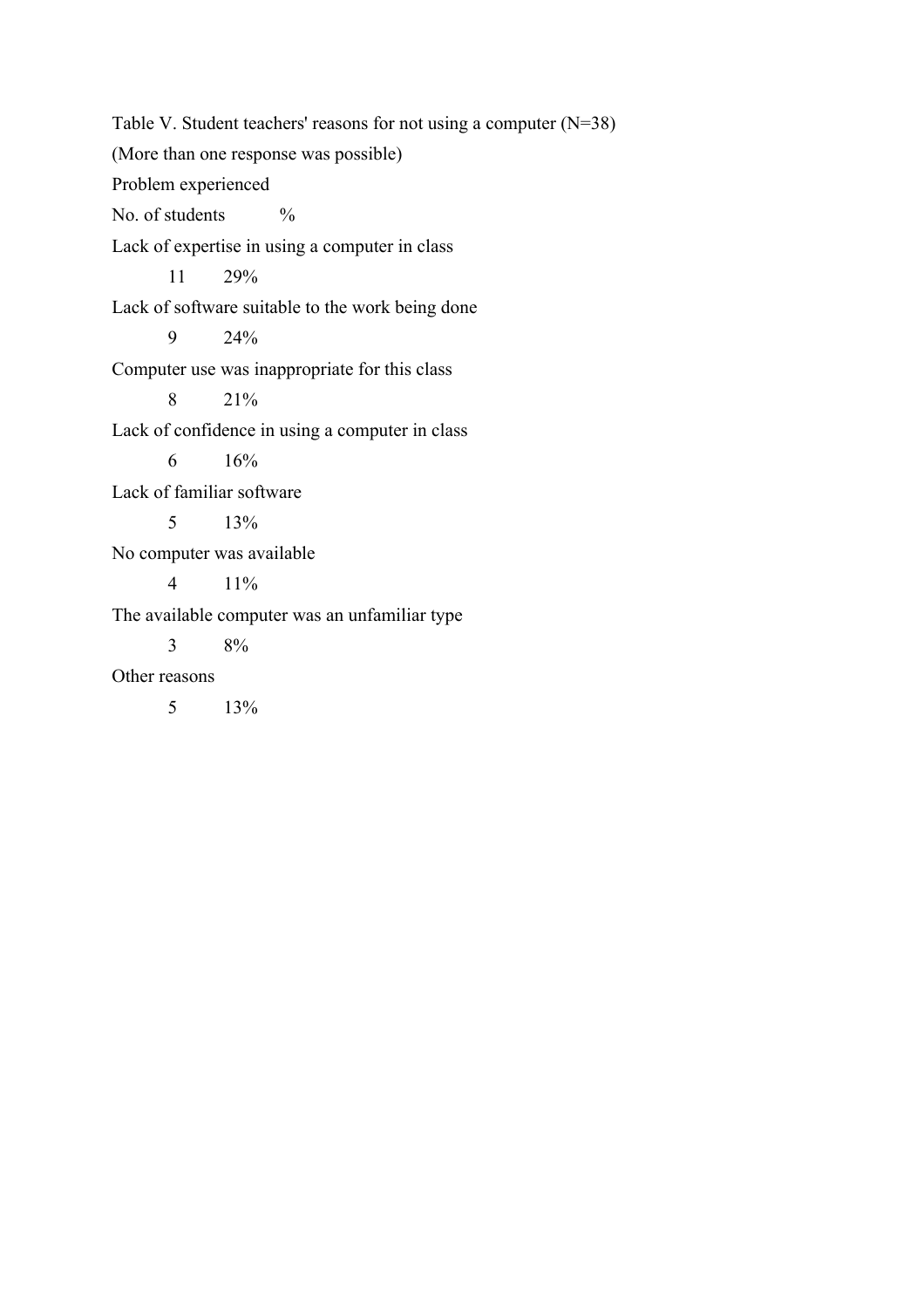Table VI. Types of software used by student teachers (N=66) (More than one response was possible) Software type No. of students  $\frac{6}{6}$ Word processor 44 67% Adventure game 42 64% Drill and practice 30 46% Simulation 22 33% Database 8 12% Logo 7 11% Spreadsheet 2 3% Other software 5 8%